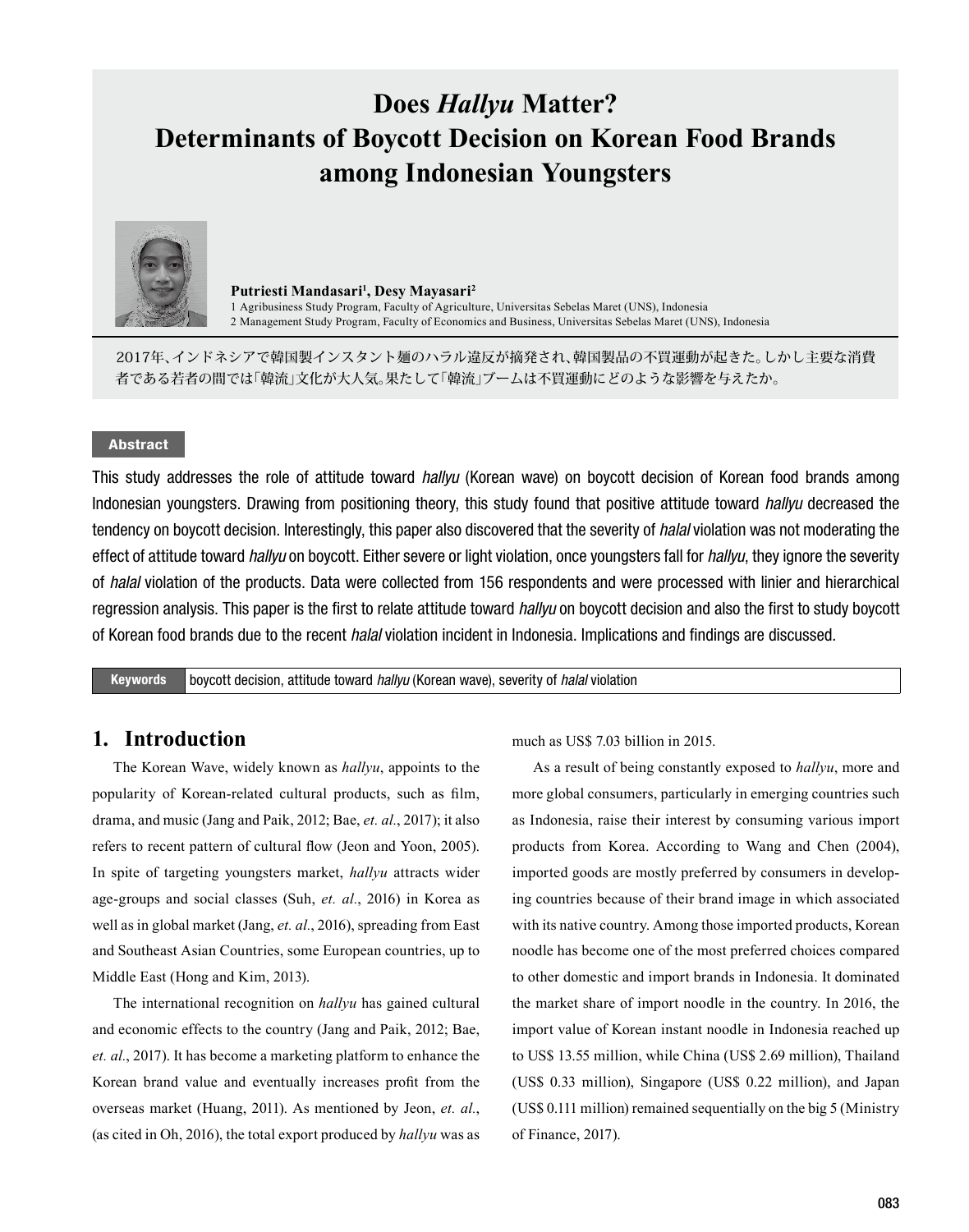Despite the favouritism of Indonesian consumers to Korean noodle brands, serious *halal* violation occurred. *BPOM* (Drug and Food Control Agency) detected pork DNA-fragment in some Korean noodle products. Therefore, in June 2017, BPOM officially banned 4 Korean noodles from different brands: *Samyang (U-dong)*, *Samyang (Kimchi Flavor)*, *Nongshim (Shim Ramyun Black)*, and *Ottogi (Yeul Ramen)* (Saeno and Aldila, 2017). Dealing with this issue, BPOM imposed administrative sanctions to the importer (PT Koin Bumi) by revoking its marketing license and asking the importer for products withdrawal from the market (Pos Kota, 2017).

Consumers could respond negatively to such violation by boycotting the non-*halal* products. Boycott involves consumer's avoidance of purchasing products and brands due to companies' unethical credibility (Lavorata, 2014). Responding to this incident, local newspapers and online news reported boycotts exclamation by local *MUI* (Indonesian Council of Ulama) as well as *YLKI* (Indonesian Consumer Foundation) (Prasetya, 2017). Through the media, some sources mentioned that this case lead to violation of the Consumer Protection Law, Food Law, and *Halal* Product Warranty Act. Consequently, the public awareness on determining *halal* products, particularly for import noodle products, has risen among Indonesian Muslim consumers.

Consumer evaluation on foreign products is formed by their general attitudes, country-specific attitudes (positive or negative), or brand-specific attitudes (e.g. special liking to a particular brand (Bandyopadhyay, *et. al.*, 2011). Studies on foreign products evaluation, as well as intention to buy, and its relations to consumer's ethnocentrism (Smith and Li, 2010; Bandyopadhyay, *et. al.*, 2011; Guo and Zhou, 2017), country of origin (Gurhan-Canli and Maheswaran, 2000; Chen, *et. al.*, 2011), and animosity toward a country (Russel and Russel, 2006; Smith and Li, 2010) provides a large body of literature, yet little is known regarding the role of attitude toward *hallyu* (Korean wave) on boycott decision of Korean food brands due to *halal* violation.

To the best of our knowledge, this paper is the first to relate attitude toward *hallyu* on boycott decision and also the first to study boycott of Korean food brands due to the recent *halal* violation event in Indonesia. This study highlighted two important purposes. First, it identified the effect of attitude toward *hallyu*

on boycott decision. Second, it examined whether or not the severity of *halal* violation moderating the effect between attitude toward *hallyu* and boycott decision.

#### *1.1. Theory developments*

The underlying theory of the relationship is positioning theory. Positioning theory states that different culture adoption by individual might lead to better understanding, toleration, and adaptation with that culture and possibly changing buying behaviour from that culture (Suh, *et. al.*, 2016). Better understanding of another culture increases the reluctance to boycott. With the massive wave of *hallyu*, children, students, and adults are exposed daily by Korean culture. They learn food, traditional clothes, way of eating, and many more from it. As a result, individuals feel as a part of that culture and make it into the justifications of their behaviour.

### *1.2. Influence of attitude toward hallyu on boycott decision*

Despite the rising trend on *hallyu*-related research over the years (Huang, 2011; Jang and Paik, 2012; Hong and Kim, 2013; Suh, et. al, 2016; Chen, 2016; Bae, et. al, 2017), its effect on boycott decision has not been investigated. In this research, attitude toward *hallyu* refers to its country (Korea), its people (Korean), and its products (Amine, 2008). Suh, et. al (2016) stated that the foreign culture' adoption magnify general attitudes toward the country, its companies, and its products; consequently, it drives purchase intention of foreign products. Furthermore, favourable feeling, sympathy, and attachment toward particular foreign country positively impacts consumer decision making related to foreign products (Bandyopadhyay, *et. al.*, 2011) even though considerable violation might happen to those products. Subsequently, consumer's tendency for boycotting those products might be buried away.

**Hypothesis 1:** Positive attitude toward *hallyu* decrease the tendency of boycott decision on Korean noodle brand

#### *1.3. Severity of halal violation as a moderating factor*

The importance of *halal* in Muslim world has been emerging on business and trade, and has become an international symbol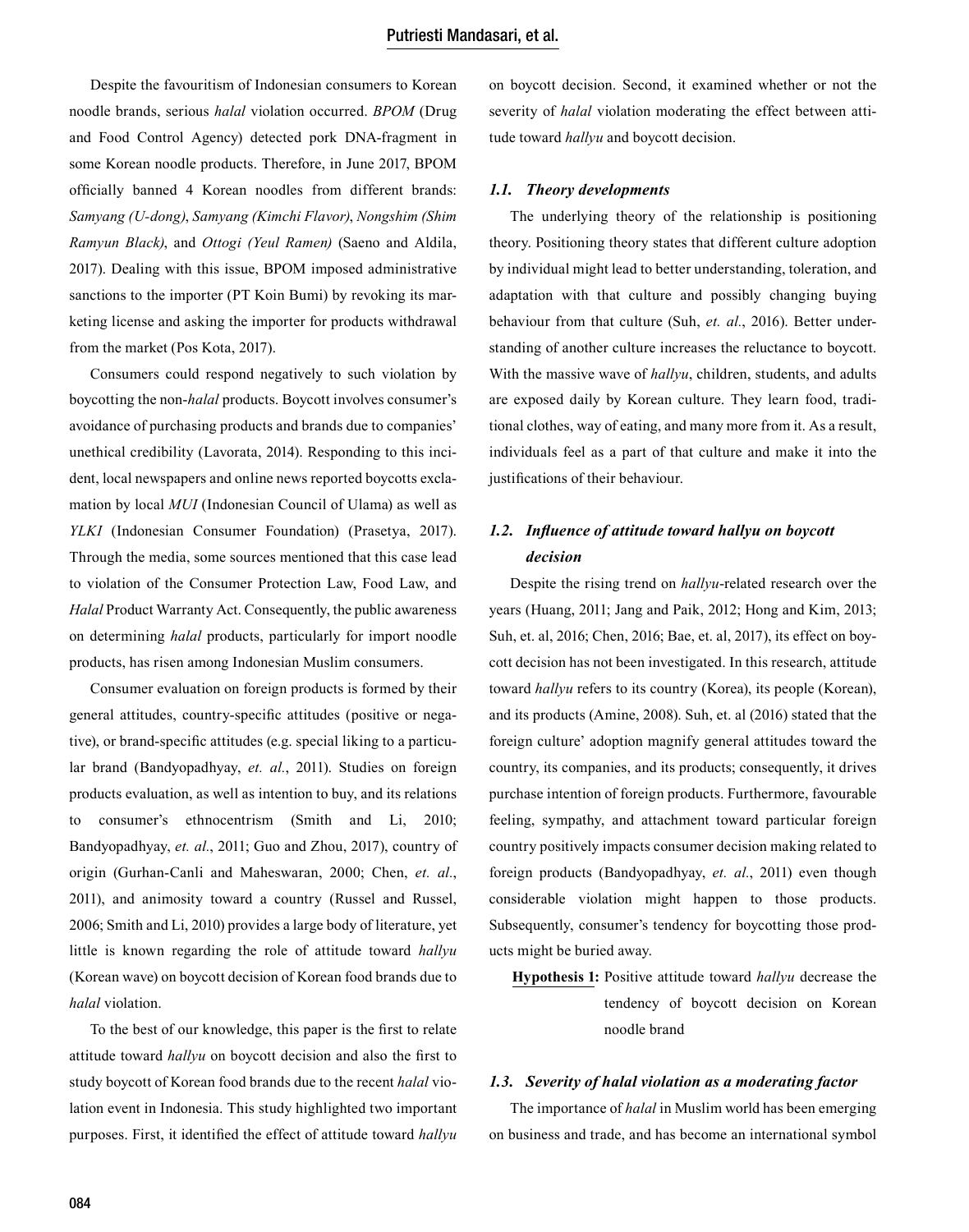of quality assurance and lifestyle choice, as well as substantial factor in Muslim's consumption behaviour (Omar, et. al, 2017). Encountering *halal* violation, Muslim consumers respond with different attitudes and behaviours, such as boycotting the product, spreading negative word of mouth, and changing over to the competitors' product, in which eventually could bring a breakdown for the company' reputation and brand (Omar, et. al, 2017). The existence of *halal* violation from particular product could cause consumers' loss, financially and non-financially (feeling betrayed, frustration, and inconvenience) (Hess, 2008), but consumers' reaction on the violation depends on their subjective evaluation of the severity (intensity or seriousness) (Omar, et., al., 2017). Recalling the case, it is expected that the more severe *halal* violation of Korean noodle brand, consumers suffer a higher loss, and finally decide to engage in product (and brand) boycott. It is also expected that severity of *halal* violation moderates the link between attitude toward *hallyu* and boycott.

**Hypothesis 2:** Severity of *halal* violation moderates the relationship between attitude toward *hallyu* and boycott decision on Korean noodle brand

### **2. Methods**

#### *2.1. Sample*

This study purposively chose 160 undergraduate students from three big Universities in Surakarta and Yogyakarta (Indonesia): Universitas Sebelas Maret, Universitas Muhammadiyah Surakarta, and Universitas Negeri Yogyakarta. In order to be eligible as respondents, the students must be Muslim, know about *hallyu*, and know/consume at least one of Korean noodle brands (*Samyang*, *Nongshim* and *Ottogi*). The survey was executed from August 21st to 28th 2017. Among the returned questionnaires, 156 (97.50%) of them were completed.

The description indicated that there were 54.49% of female respondents and 45.51% of male. Among those numbers, 68.59% respondents were the consumers of Korean noodle from various brands (not limited to the mentioned brands). Furthermore, the majority of respondents (75.64%) knew that some of Korean noodle products contain pork DNA-fragment, while 16.67 % of them hesitate, and the remaining 7.69% did not know about the issue.

#### *2.2. Instrument measurement*

This study used exploratory factor analysis (EFA) and CFA. Attitude toward *hallyu* was measured by 8 items adapted from Suh, *et. al* (2016) (χ2 = 61.560; P = .003; df 34; GFI .929; IFI .967; TLI .956; CFI .967) $(\alpha = .911)$ . While severity of *halal* violation was operated by 3 items adjusted from Omar, *et. al* (2017) ( $\alpha$  = .842). Additionally, 4 items were used to measure boycott decision ( $\gamma$ 2 = 6.781; GFI = .979; IFI .969; TLI .0810; CFI .968), which was adopted and combined from Omar, *et. al* (2017) and Bruner (2009) ( $\alpha$  = .848). All questions were measured on Likert scale, ranging from 1 (strongly disagree) up to 5 (strongly agree).

### **3. Results**

This study used linier regression for hypothesis 1. Given that this study used moderation, we performed hierarchical regression technique to analyse hypothesis 2. Detailed results were presented in table 1.

Table 1. Hierarchical regression analysis predicting boycott decisions

|                        | S.E  |            | $\mathbb{R}^2$ |
|------------------------|------|------------|----------------|
| Step 1                 |      |            |                |
| Attitude Toward Hallyu | .072 | $-3952***$ | .090           |
| Step 2                 |      |            |                |
| Severity of Violation  | .060 | $3.194***$ | .147           |
| Step 3                 |      |            |                |
| <b>Boycot Decision</b> | .059 | 1.509      | .160           |
|                        |      |            |                |

Significant levels:  $\alpha^{***} = .000$ 

Table 1 depicted the regression result of hypothesis 1. As the study predicted, attitude toward *hallyu* negatively influenced the boycott decision (β = -.280; t = -3.90\*\*\*). Hence the result supported our proposed hypothesis 1. Moreover, hypothesis 2, in which stated that severity of *halal* violation weaken the relationship between attitude toward *hallyu* and boycott decision on Korean noodle brand was not supported ( $\beta$  = -.280; t = -1.27). This finding was interesting, since individually, severities of *halal* violation have positive impact on boycott decision in step 2 of hierarchical regression.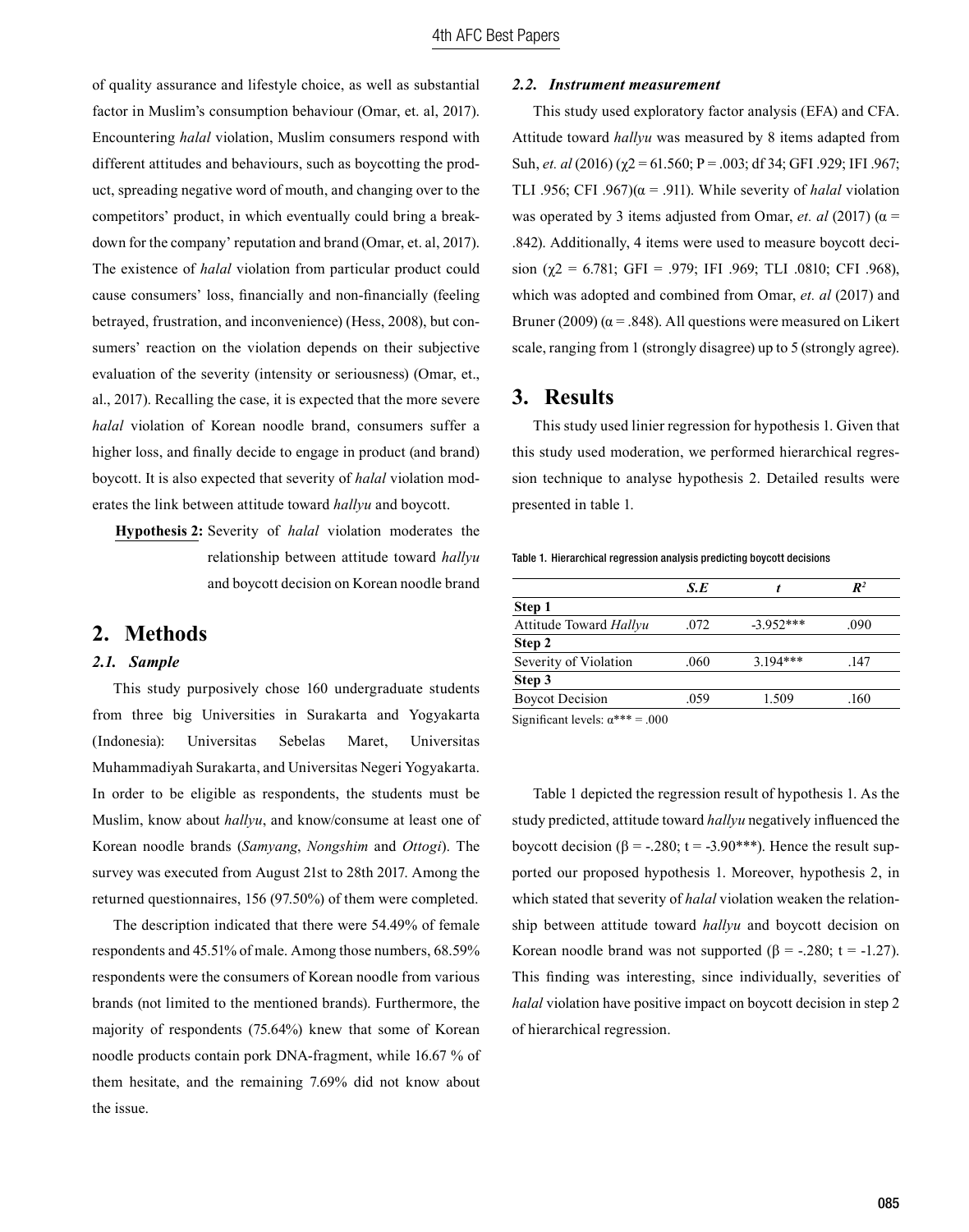# **4. Discussion**

# *4.1. Influence of attitude toward hallyu on boycott decision*

The study revealed that positive attitude toward *hallyu* decreased the tendency on boycott decision. According to Rice and Wongtada (2007), attitude and behaviour toward a brand could be the result of consumer's animosity or affinity toward certain country related to the brand. The result is strengthened by Shukla (2010) who stated that the greater the consumer's favourable image to a foreign brand, the bigger the consumer's willingness to buy that particular brand. Therefore, putting back to the case, positive attitude toward *hallyu* will hinder young Muslim consumers in Indonesia to boycott Korean related products—including noodle—despite *halal* violation involved some of the products.

#### *4.2. Severity of halal violation as a moderating factor*

The result shows that the severity of *halal* violation was not moderating the effect between attitude toward *hallyu* and boycott. Either severe or light violation, once youngsters were attracted to *hallyu*, they ignored the severity of *halal* violation of the products. It implies that consumer's favour to a brand could be very strong in which overwhelms other influences (Bandyopadhyay, et. al., 2011). The result is supported by Omar et. al (2017) who found that even though severity of *halal* violation is positively related to negative consumer behaviour (avoidance, boycott, and revenge), it does not successfully moderate the link between trust recovery and boycott.

In Indonesia, consumer's opinion on the severity of *halal* violation of Korean noodle products did not necessarily translate into ethical buying practices by boycotting the product. It seems that the fondness of young Muslim consumers to *hallyu* exceed the consumer's concern on *halal* violation.

Another possible explanation is that youngsters—the biggest internet user group—are well informed on *halal* issue. Accordingly, they recognized that only few of Korean noodle products available in the country were involved in *halal* violation (regardless their level of severity), leaving the the others free from *halal* violation. Additionally, they found out that marketing license of the importer along with its non-*halal* Korean noodle products has been withdrawn by *BPOM*. For this reason,

consumers might feel that the incident was well-taken care of. This could give an assurance for young Muslim consumers for not undertaking boycott.

# **5. Conclusion**

This research found some interesting findings to enrich literatures on *hallyu*, *halal*, and boycott related studies. Firstly, the more positive consumers' attitude toward *hallyu*, the lower is the tendency on boycott decision, regardless the existence of *halal* violation. Another important finding is that in Indonesia context, the severity of *halal* violation was not moderating the effect of attitude toward *hallyu* on boycott decision.

### **References**

- Amine, L. 2008. Country of Origin, Animosity, and Consumer Response: Marketing Implications of Anti-Americanism and Francophobia. *International Business Review*, vol. 17(4), pp. 402-422.
- Bae, E. S, Chang, M., Park, E. S, and Kim, D. C. 2017. The Effect of Hallyu on Tourism in Korea. *Journal of Open Innovation: Technology, Market, and Complexity*, vol. 3(22).
- Bandyopadhyay, S., Wongtada, N., and Rice, G. 2011. Measuring the Impact of Inter-Attitudinal Conflict on Consumer Evaluations of Foreign Products. *Journal of Consumer Marketing*, vol. 28(3), pp. 211-224.
- Bruner, G.C. 2009. *Marketing Scales Handbook: A Compilation of Multi-Item Measures for Consumer Behaviour and Advertising Research*, vol. 5. Illinois: GCBII Productions.
- Chen, Y.M., Su, Y. F., and Lin, F. J. 2011. Country-of-Origin Effects and Antecedents of Industrial Brand Equity. *Journal of Business Research*, vol. 64, pp. 1234-1238.
- Chen, S. 2016. Cultural Technology: A Framework got Marketing Cultural Export-Analysis of Hallyu (the Korean Wave). *International Market Review*, vol. 33(1), pp. 25-50.
- Guo, G and Zhou, X. 2017. Consumer Ethnocentrism on Product Judgement and Willingness to Buy: A Meta-Analysis. *Social Behavior and Personality*, vol. 45(1), pp. 163-176.
- Gurhan-Canli, Z and Maheswaran, D. 2000. Determinants of Countryof-Origin Evaluations. *Journal of Consumer Research*, vol. 27(1), pp. 96-108.
- Hess, R. L. 2008. The Impact of Firm Reputation and Failure Severity on Consumers' Responses to Service Failures. *Journal of Services Marketing*, vol. 22(5): pp. 385-398.
- Hong, S and Kim, C. H. 2013. Surfing the Korean Wave: A Postcolonial Critique of the Mythologized Middlebrow Consumer Culture in Asia. *Qualitative Market Research: An International Journal*, vol. 16(1), pp. 53-75.
- Huang, S. 2011. National-Branding and Transnational Consumption: Japan-Mania and The Korean Wave in Taiwan. *Media, Culture, and Society*, vol. 33(1), pp. 3-18.
- Jang, G and Paik, W. K. 2012. Korean Wave as Tool for Korea's New Cultural Diplomacy. Advances in Applied Sociology, vol. 2(3), pp. 196-202.
- Jang, Y. S., Ko, Y. J., and Kim, S. Y. 2016. Cultural Correlates of National Innovative Capacity: A Cross-National Analysis of National Culture